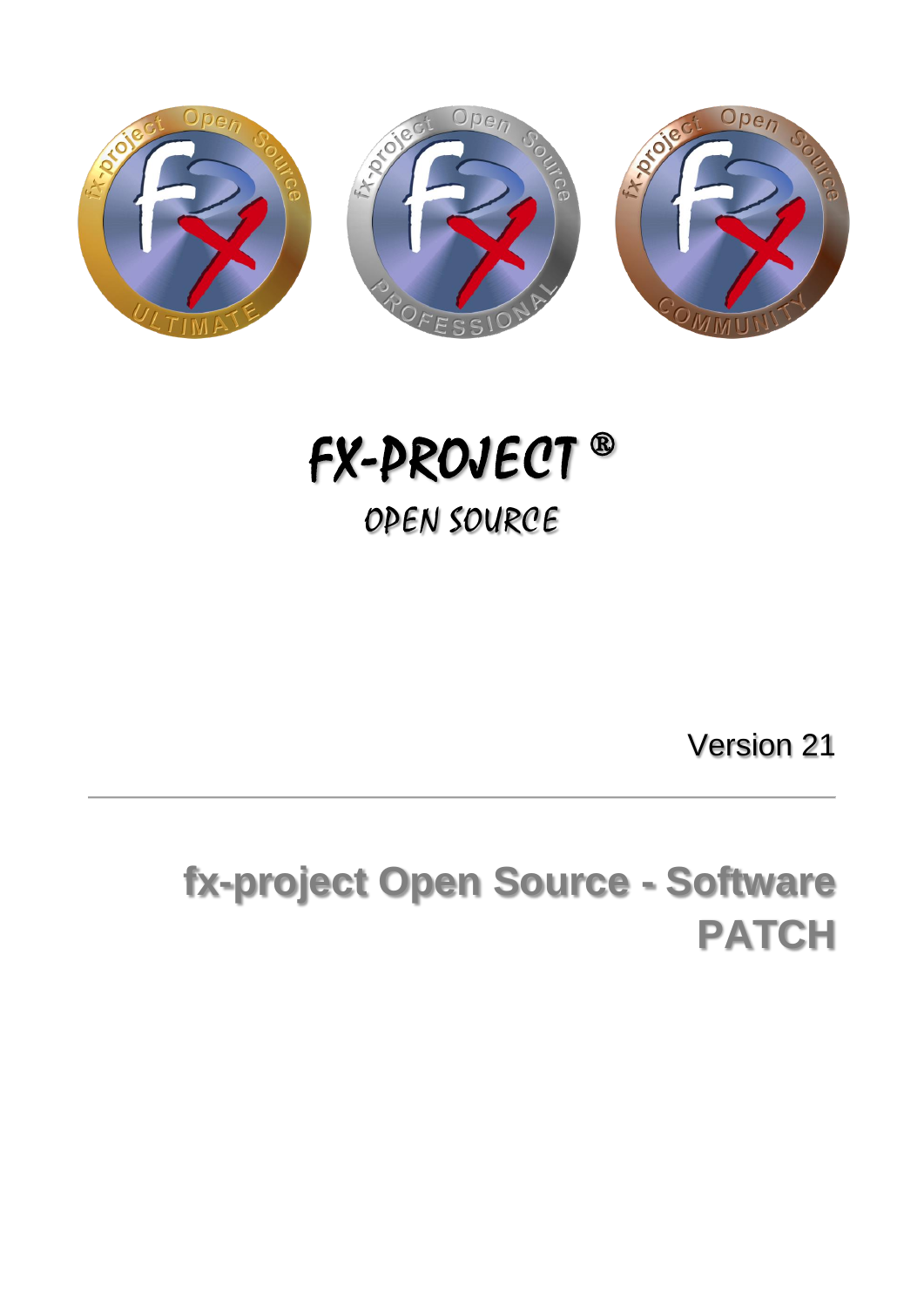



## **Table of contents**

| $\mathbf{1}$   |  |  |  |
|----------------|--|--|--|
| 1.1            |  |  |  |
| 1.2            |  |  |  |
| $\overline{2}$ |  |  |  |
| 2.1            |  |  |  |
| 2.2            |  |  |  |
| 2.3            |  |  |  |
| 2.4            |  |  |  |
| 2.5            |  |  |  |
| 2.6            |  |  |  |
| $\overline{3}$ |  |  |  |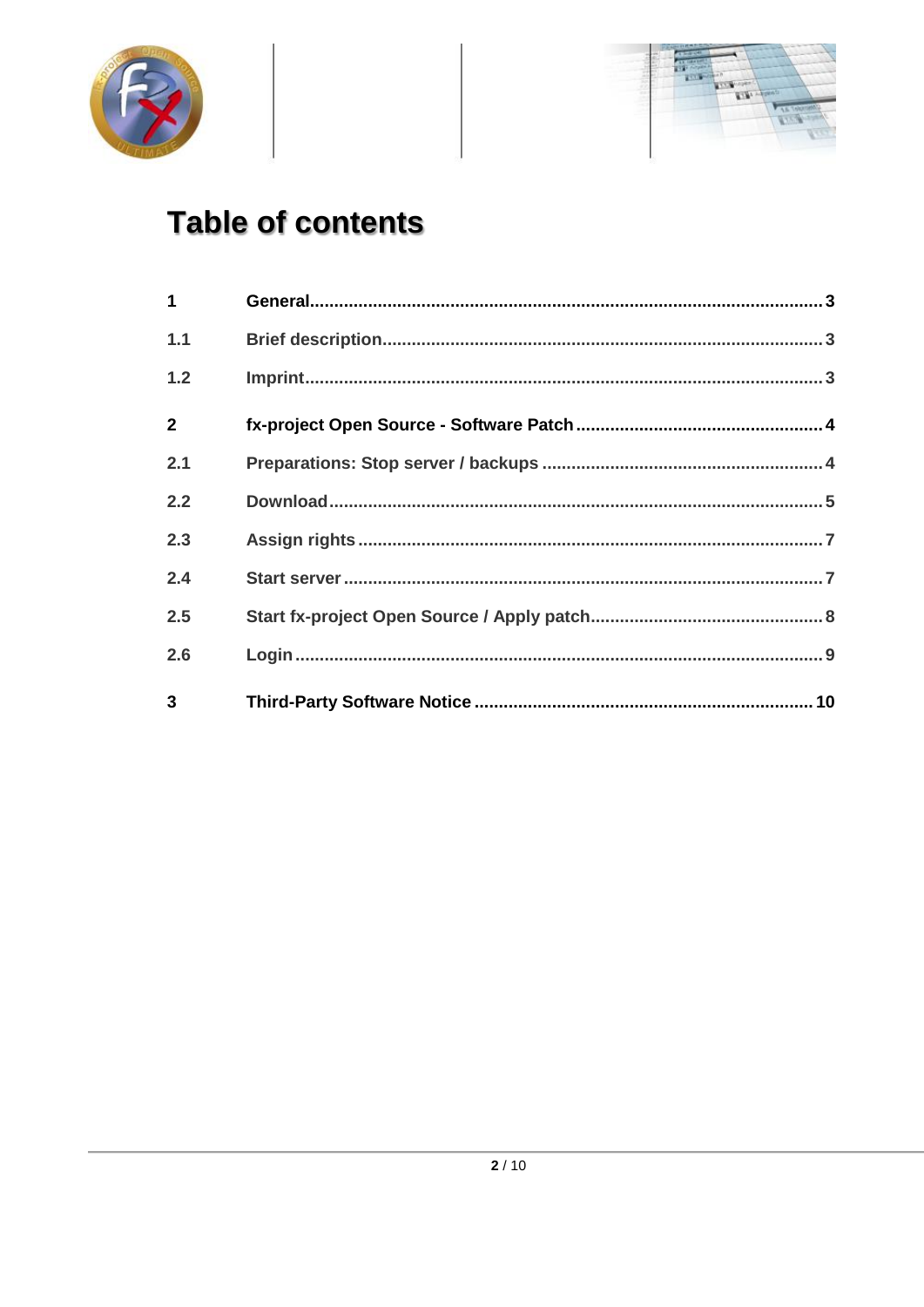



### **1 General**

fx-project Open Source, Version 21, as of March 2022

## **1.1 Brief description**

This tutorial explains step-by-step how to integrate a software adaptation (= patch) into an already installed version of fx-project Open Source.

Unless otherwise described, instructions always refer to the Ultimate version of fxproject Open Source, as it includes all functionalities.

### **1.2 Imprint**

#### **FeRox Management Consulting GmbH & Co KG**

Adolf Langer Way 11a 94036 Passau Germany

Phone: +49-851-96671-0<br>Fax: +49-851-96671-1 Fax: +49-851-96671-10

Email: [info@fx-project.de](mailto:info@fx-project.de) Web: [https://www.fx-project.org](mhtml:file://I:/WEB/_FXP_OS_DEV/INT/DOC/ENGLISH/fx-project%2000.1%20Kurzuebersicht%20en.mht!https://www.fx-project.org)

Personally liable shareholder FeRox Management Consulting Verwaltungs-GmbH Passau Local Court, HRA Passau 13154

Managing Director Walter Binder Passau Local Court, HRB Passau 10384

© FeRox Management Consulting GmbH & Co. KG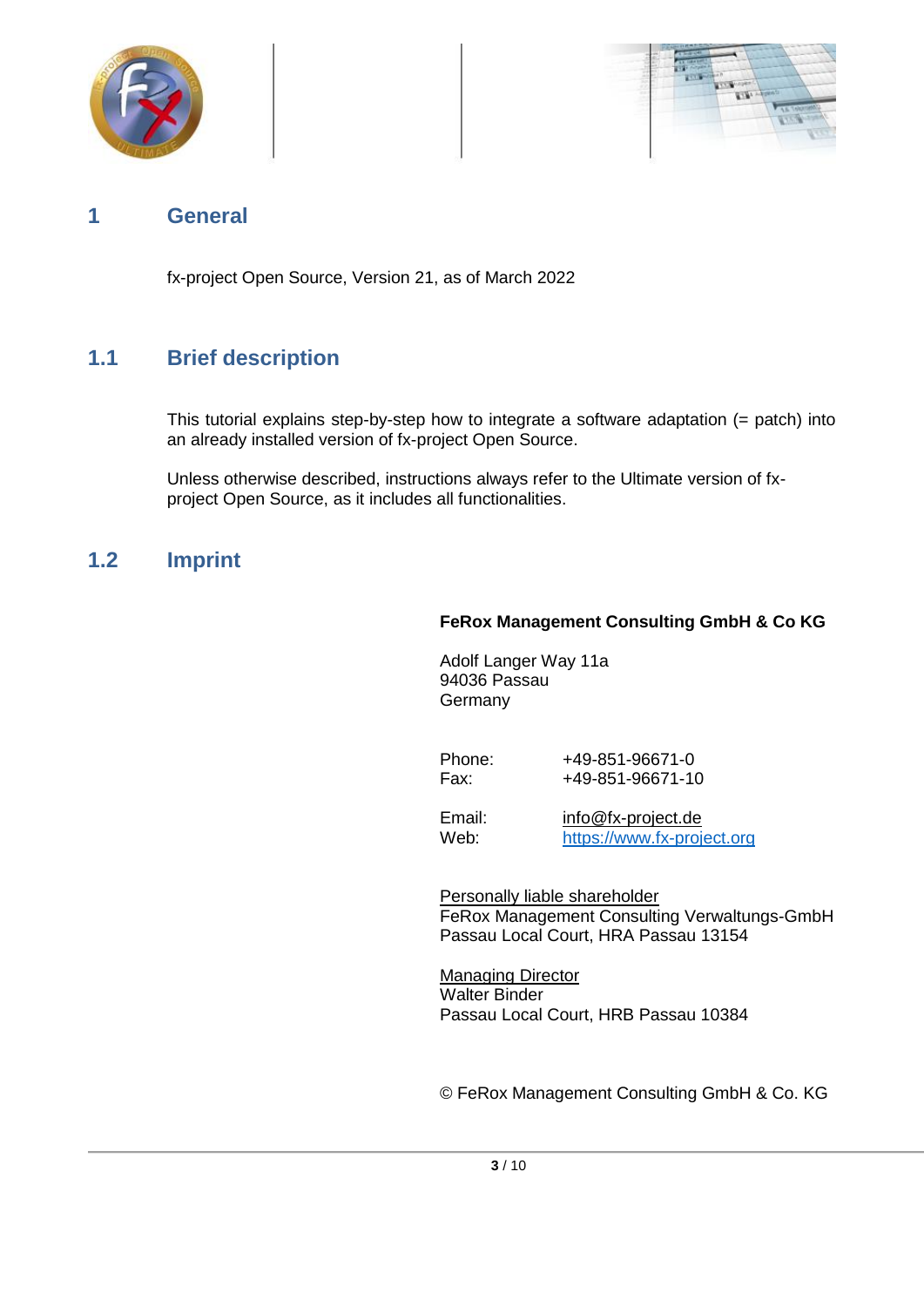



## **2 fx-project Open Source - Software Patch**

## **2.1 Preparations: Stop server / backups**

- $\triangleright$  Make sure that no user is working with fx-project Open Source anymore.
- $\triangleright$  If possible, stop the web server, e.g. under Linux as root with:

**service apache2 stop**

or e.g. under Windows by clicking on the Apache icon:



 $\triangleright$  Shrink and backup your current database.

PostgreSQL, e.g. using **pg\_dump**

**reindexdb** -U postgres -F -q -a **vacuumdb** -U postgres -z -a **pg\_dump** -U postgres -F c -x -f /act/\_backups/fxp.dmp fxp

| with: postgres                                | = database superuser                      |
|-----------------------------------------------|-------------------------------------------|
| $\lambda$ /act/ backups/fxp.dmp = backup file |                                           |
| <b>TXD</b>                                    | = current fx-project Open Source database |

Microsoft's SQL Server, e.g. using **SQL Server Management Studio**

 $\triangleright$  Make a copy of the current fx-project Open Source directory for security purposes (here /act/web/**fxp**)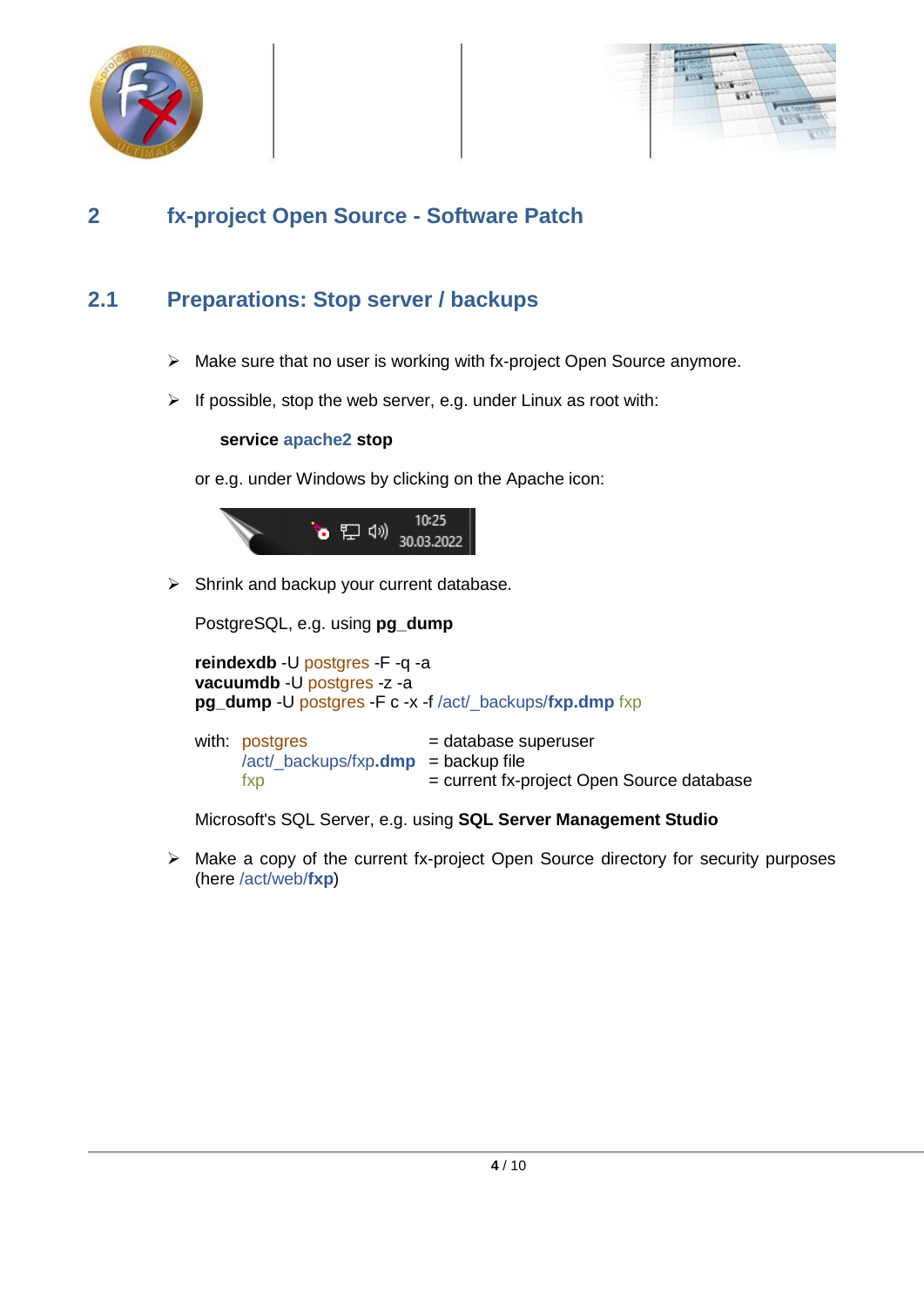



## **2.2 Download**

On our website [https://www.fx-project.org](https://www.fx-project.org/) you can find the latest software adaptations (= patches) for your version of fx-project Open Source in the [**Downloads**] section.



*(Illustration 1: The screenshot may differ depending on the version)*



#### **Notice:**

*To access the download area of fx-project Open Source you need valid access data. If you do not have any access data yet, you can request new access data.*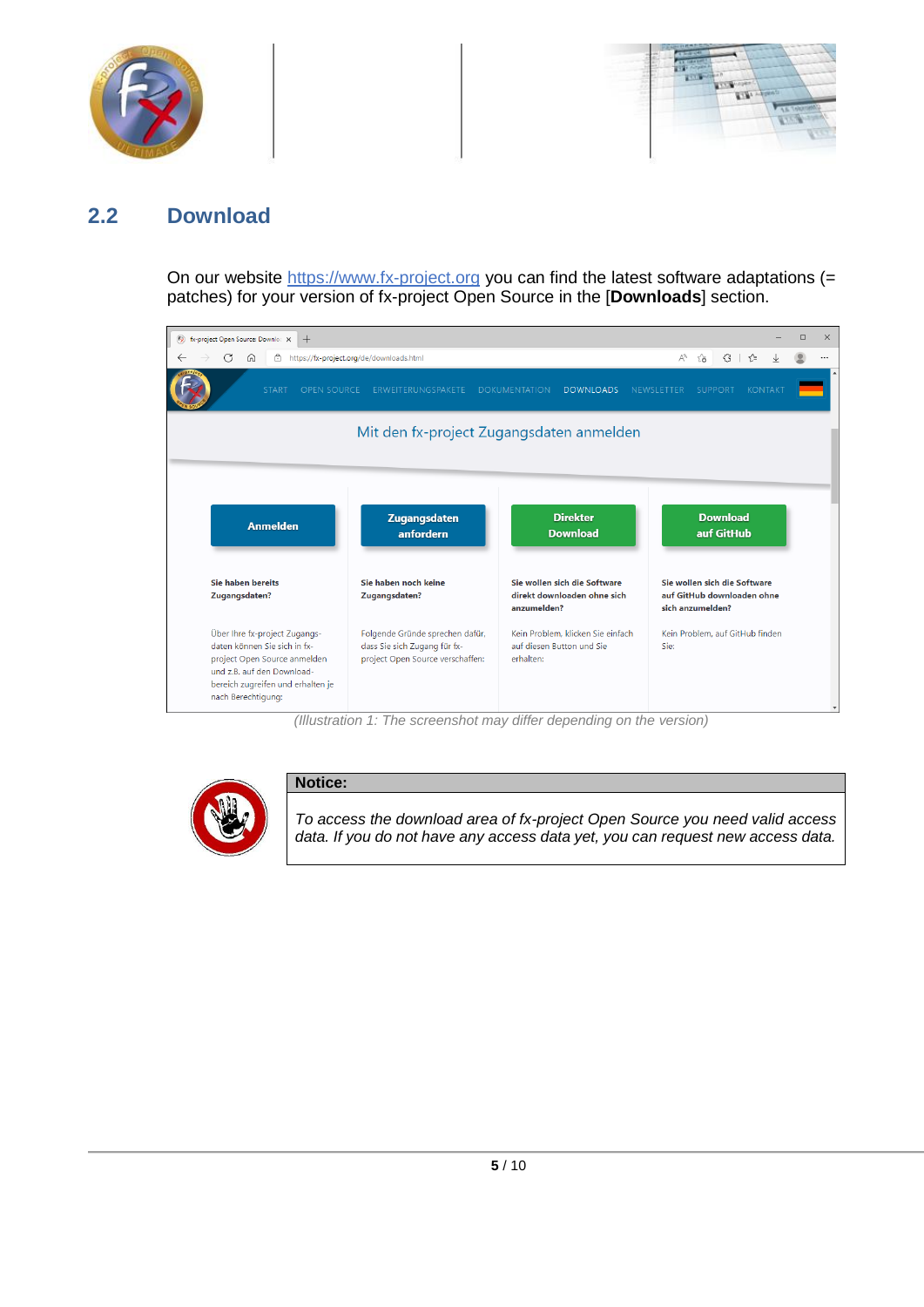



After logging in, you will see a listing of all available downloads.

Now check if there are already adapted program parts (**Patch**) for your version.

If yes, download the latest patch and unpack it directly into your fx-project Open Source directory (in our VMware version e.g. to /act/web/**fxp**).

Overwrite any existing files with the files from the patch.



*(Illustration 2: The screenshot may differ depending on the version)*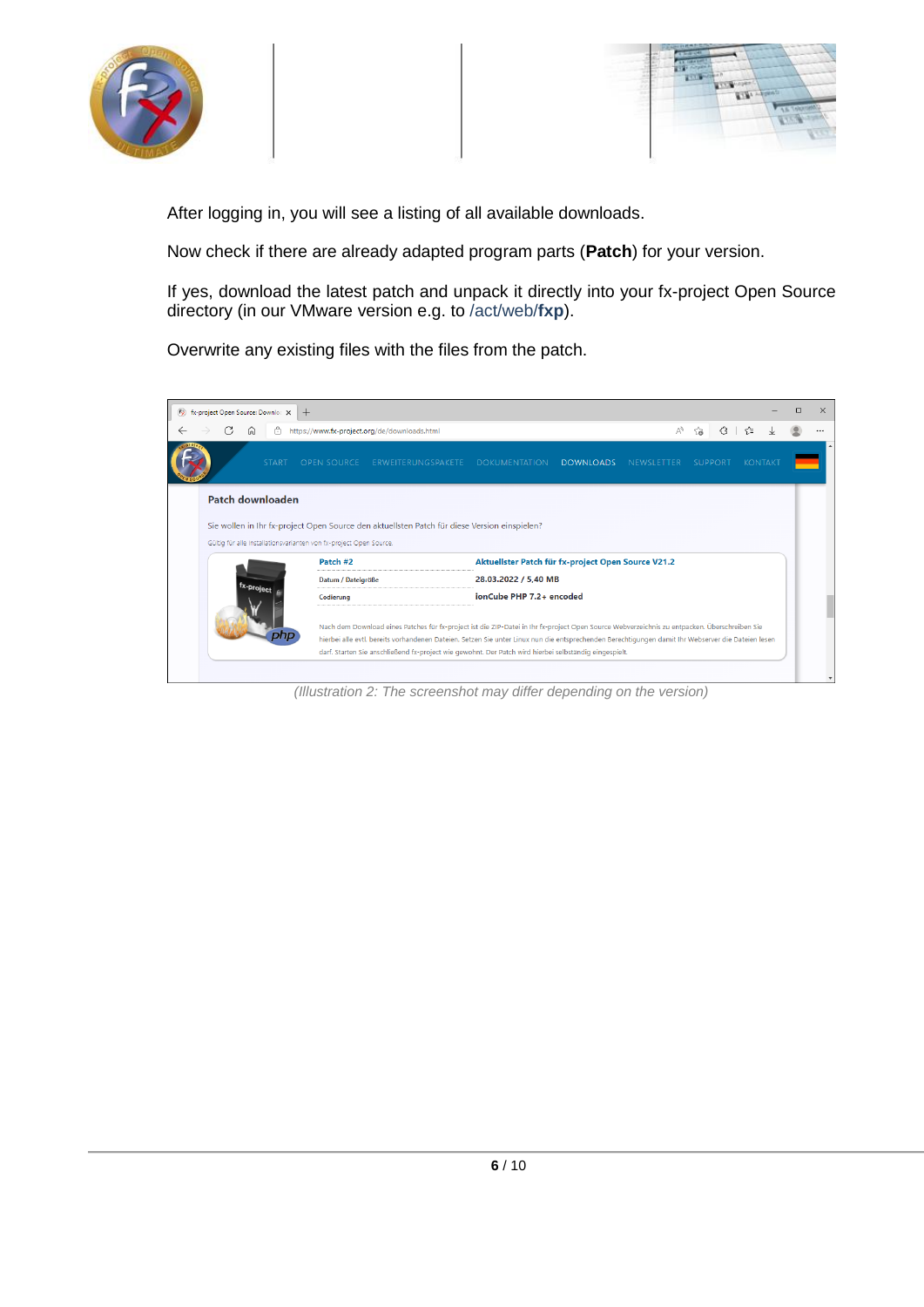



## **2.3 Assign rights**

Make sure that the appropriate rights (read and write rights) are assigned to your fx-project Open Source directory (here e.g. : /act/web/**fxp).**

#### **Linux / Apache**

You can find out the Apache user and group in the "**httpd.conf"** under the entries "**user**" and "**group**". By default, for example, "wwwrun" and "www".

You assign the read or write permissions to the fx-project Open Source directory, for example, as follows:

- **chown** -R wwwrun:www /act/web/**fxp**/
- **chmod** -R 775 /act/web/**fxp**/

#### **Windows / IIS**

Make sure that the web server process account (for IIS, the user **IUSR\_[host name]** or **IWAM\_[host name]**) has read or write access.

- $\triangleright$  Properties of the directory
- $\triangleright$  Click security settings
- Add: Restrict the "Search in" selection field to [*computer name*] and add the users with a double-click.
- $\triangleright$  Confirm with "OK" and set the rights.

## **2.4 Start server**

 $\triangleright$  If you have stopped the server it must now be restarted, e.g. under Linux as root with:

#### **service apache2 start**

or e.g. under Windows by clicking on the Apache icon:

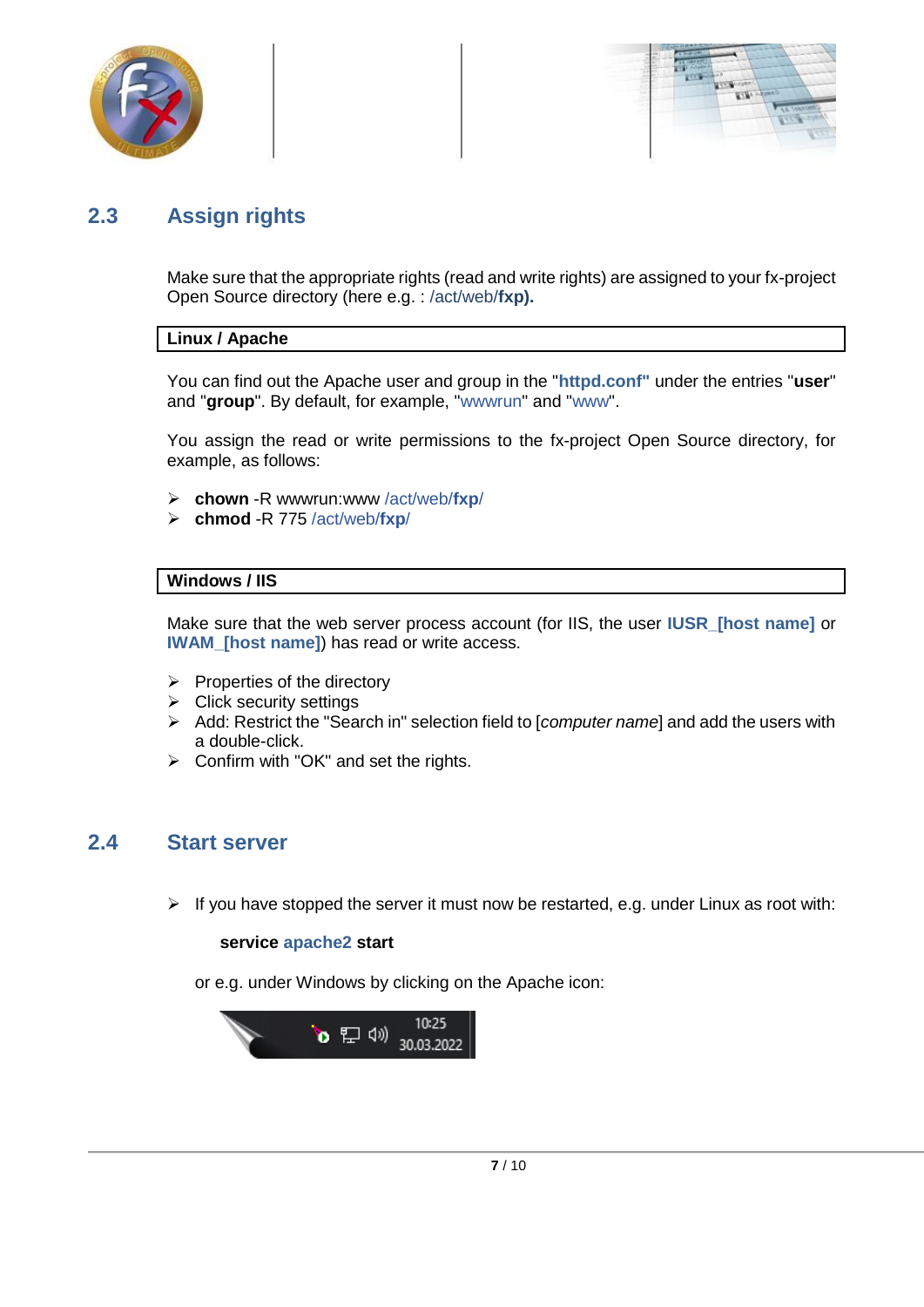



## **2.5 Start fx-project Open Source / Apply patch**

Now start fx-project Open Source as usual in your web browser by entering the correct URL, e.g. "**http://localhost/index.php**".

The necessary database changes are made.



*(Illustration 3: The screenshot may differ depending on the version)*

After successfully applying the patch, the usual fx-project Open Source login page is displayed.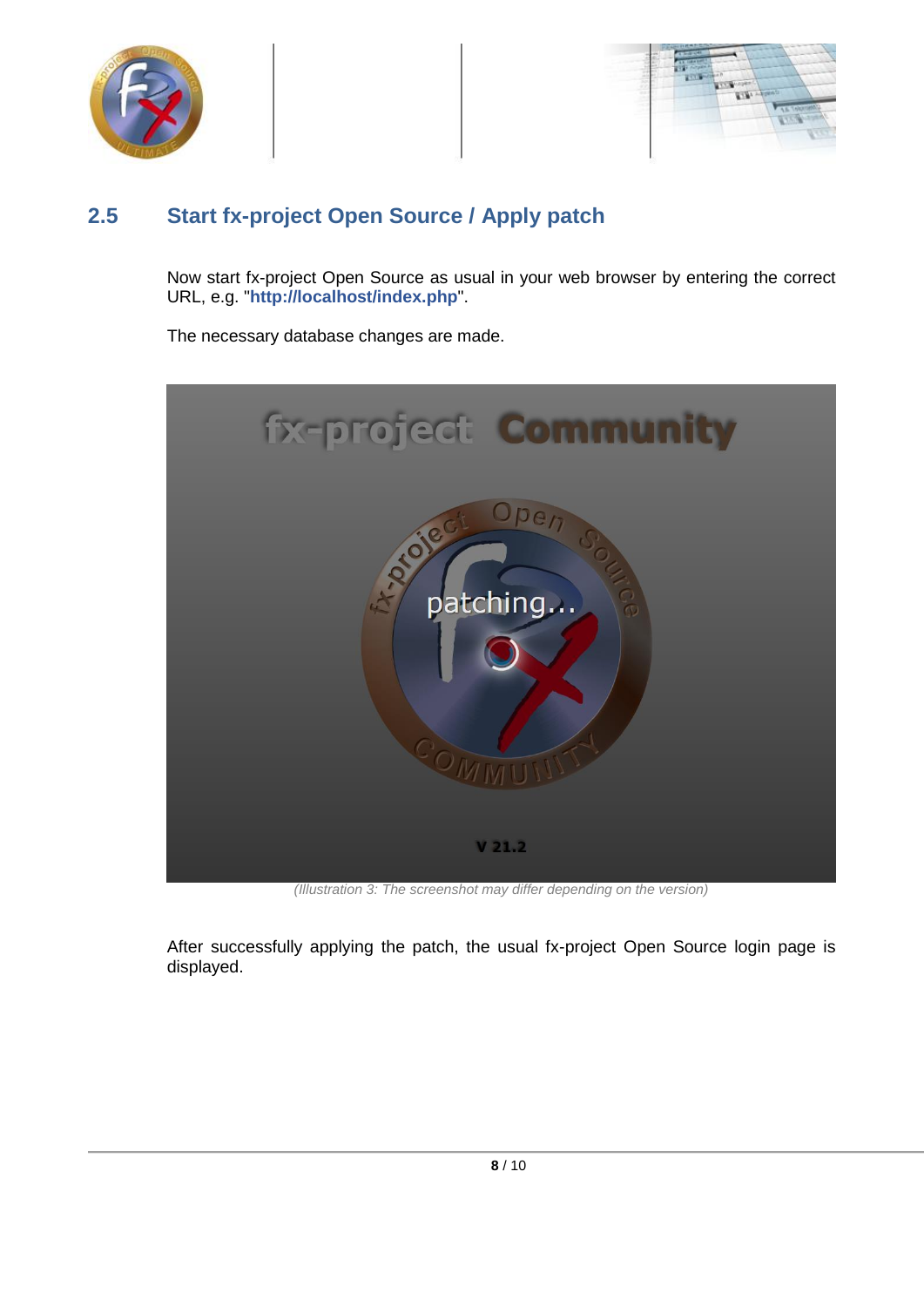



## **2.6 Login**



*(Illustration 4: The screenshot may differ depending on the version)*